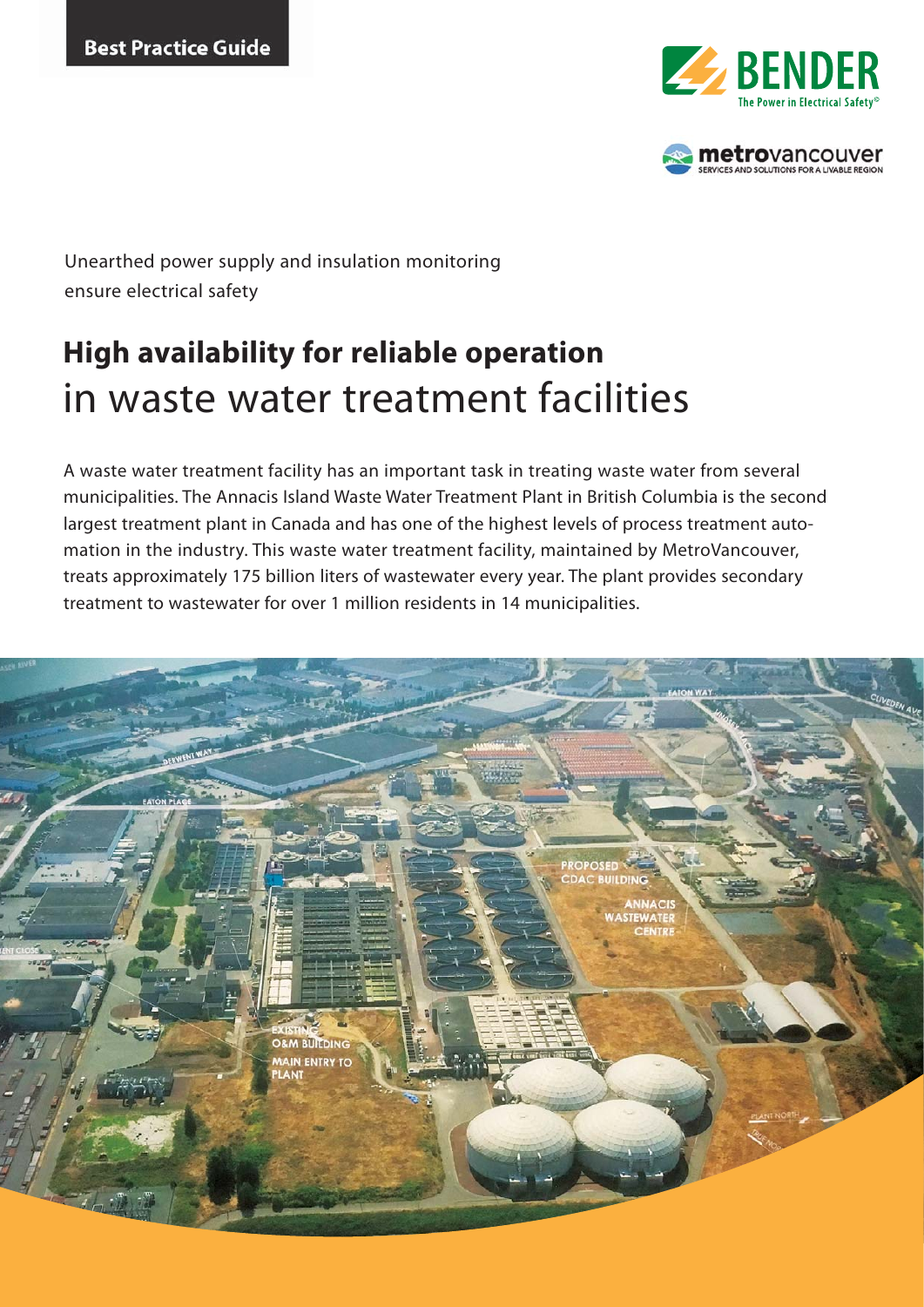



# FOR RELIABLE OPERATION IN WASTE WATER TREATMENT FACILITIES

FP200 display and operator unit for devices of the iso685 series without display 1200 hp influent pump motors

Recently, the waste water treatment facility underwent substantial upgrades to ensure it stays online and operational 24/7 for years to come. With an ever-increasing demand of waste water to treat, high operational availability is paramount both to the plant and the surrounding municipalities that rely on the waste water treatment services provided.

> The focus of MetroVancouver is to maximize the economic efficiency of their pumps and filters that play a key role in water treatment while maintaining a strict standard of electrical safety throughout the facility. For them to achieve this, MetroVancouver needs to implement a technology that enables them to monitor the safety level of their electrical systems associated with the plant's pumps and filters.

> MetroVancouver specified that they did not want to experience a drive failure in the coming 15 years of operation at this treatment facility. As part of this requirement, it was determined that an unearthed system with insulation monitoring has to be installed. In an unearthed system, there is no connection from source to ground and a single insulation fault from one of the phases to ground would still allow the system to operate. An insulation fault can result from humidity, moisture, mechanical and electrical stresses and exposure to gases, all of which are present in a waste water treatment facility. If the single insulation fault is recognized and corrected in time, the system

can remain online until the next issue arises. This feature is advantageous for applications that demand continuous operation, such as this waste water treatment facility.

A closer look at the electrical system shows that the pumps and filters are fed by variable frequency drives (VFDs) that allow for the plant personnel to control the motor speed and torque by adjusting the input frequency. The difficulty with VFDs is that there are rectifiers, filters and inverters in the circuitry, which can cause AC or DC faults to appear if there is an insulation fault. Additionally, VFDs can inadvertently create harmonics or low-frequency signals which can negatively influence the insulation measurements.

To mitigate the effect of harmonics in the system, the plant had implemented 12-pulse input and 18-pulse input VFDs to operate their pumps and filters. Technically, a 12-pulse input VFD is fed by 2 secondary transformers and an 18-pulse input VFD is fed by 3 secondary transformers. The purpose of having multiple transformers feeding the VFD is to get phase shifted outputs which allow for more pulses to be created. Theoretically, the increased pulses reduce the total harmonic distortion from input to output but realistically, there are still some harmonics present despite this.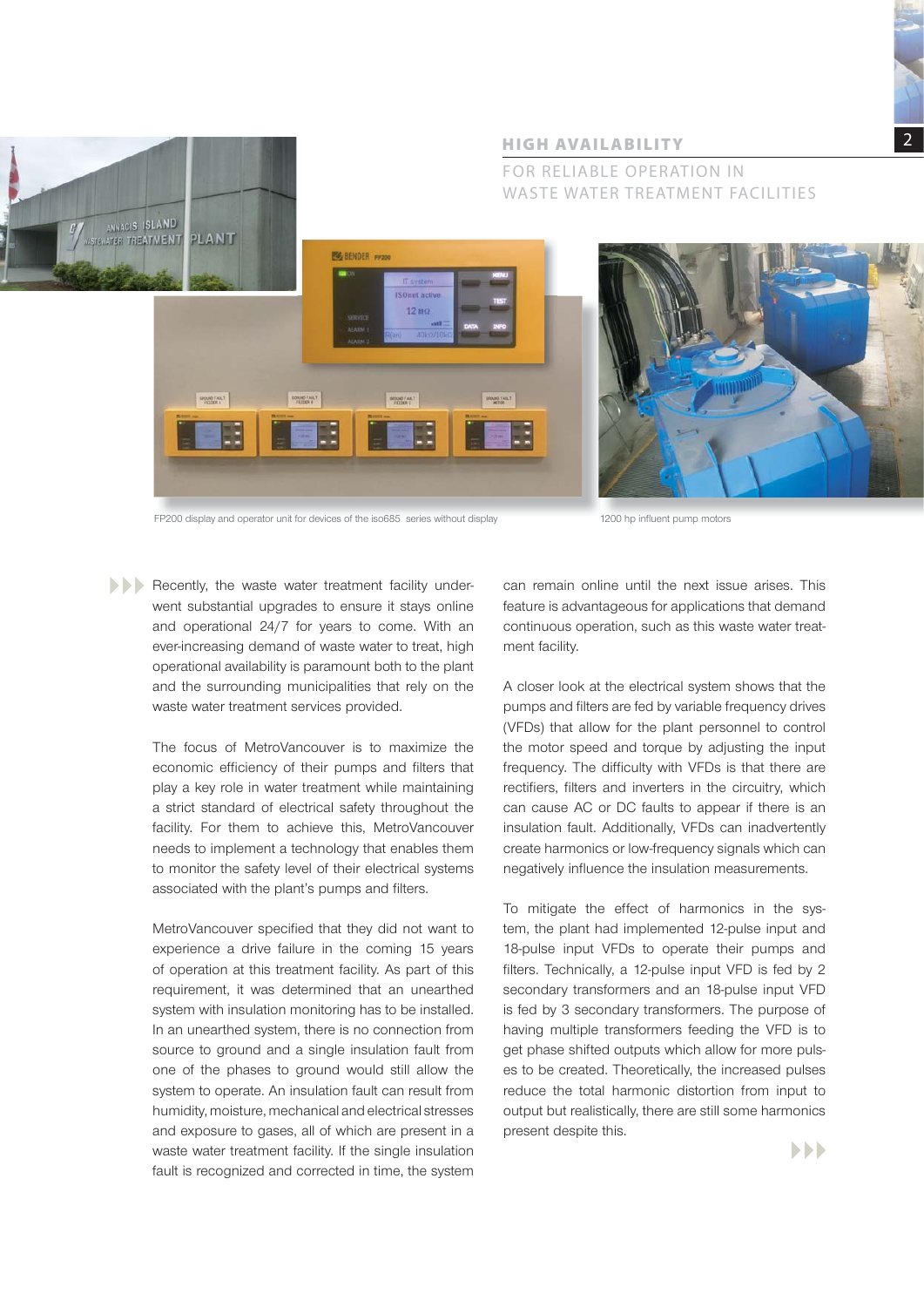3

#### **HIGH AVAILABILITY**

FOR RELIABLE OPERATION IN WASTE WATER TREATMENT FACILITIES

The selected solution (an unearthed system) that can reliably detect AC and DC faults while being immune to the harmonics from VFDs was necessary to monitor the system in both offline and online instances. This ground fault monitoring device in this ungrounded system would allow maintenance personnel to find and correct insulation deterioration in the early stages, which reduces further damage and avoids expensive and unscheduled stoppages of the VFDs.

> The specification for offline and online monitoring of the VFDs meant that all input secondary transformers and the output filter to the motor has to be monitored with an insulation monitoring device (IMD). The main problem with having more than one IMD in a circuit is that, because of their connection to earth potential and their internal resistance, they see each other as an insulation fault and possible influence.





Insulation monitoring devices iso685-S-B

Fortunately for MetroVancouver, there was one device on the market that could handle all these difficult tasks with functionality, reliability and affordability. The ISOMETER® iso685-S-B, a high-end IMD from Bender, was chosen as the perfect solution to monitor the entire electrical system, which includes the transformers, the VFD and the motor. This IMD is suitable for this application due to its proprietary ability to detect AC and DC faults while being immune to harmonics and its ISOnet ability, which allows it to couple with other IMDs in the same circuit. This ISOnet feature allows internal separation between the IT system and the installed iso685s so that when the system is energized, only one iso685 remains active to monitor the entire system while the others remain on standby but are separated from the system being monitored. When the system is de-energized, 3 IMDs are required for the 12-pulse input and 4 IMDs are required for the 18-pulse input systems. The increase in IMDs is due to the presence of the diodes in the rectifier circuit which do not allow for the flow of current when the system is de-energized.



With the growing popularity of communication technology in modern industrial infrastructures, such as waste water treatment facilities, the integration of IMDs into a communication network is essentially seamless.